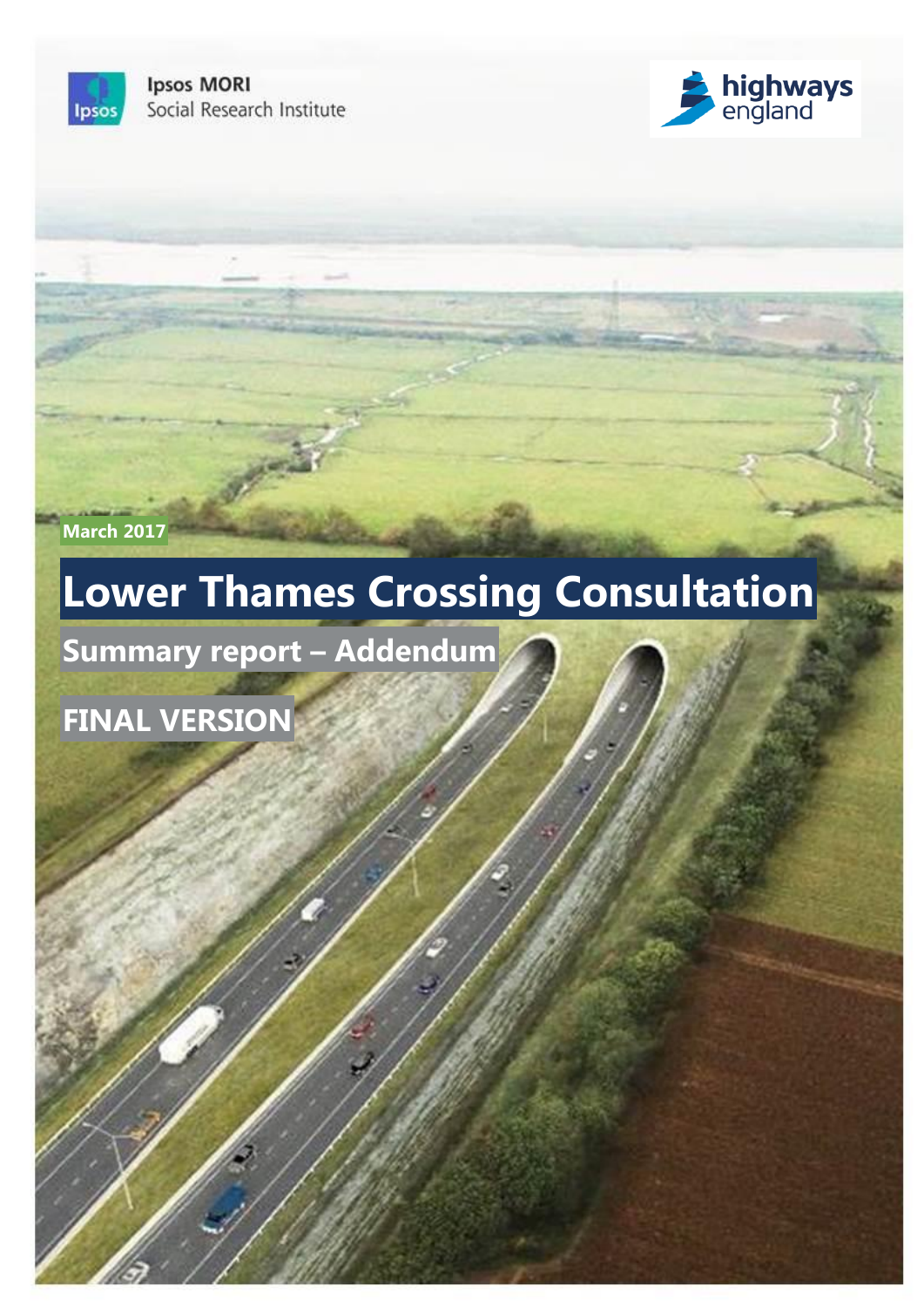Ipsos MORI retains all right, title and interest, including without limitation copyright, in or to any Ipsos MORI trademarks, technologies, methodologies, products, analyses, software and know-how included or arising out of this proposal or used in connection with the preparation of this report. No license under any copyright is hereby granted or implied.

be found at http://www.ipsos-mori.com/terms. © Highways England 2017 Research, ISO 20252:2012, and with the Ipsos MORI Terms and Conditions which can be found at http://www.ipsos-mori.com/terms. © Highways England 2017 15-081993-01 Lower Thames Crossing Consultation | Final Version | Internal and Client Use | This work was carried out in accordance with the requirements of the international quality standard for Market Research, ISO 20252:2012, and with the Ipsos MORI Terms and Conditions which can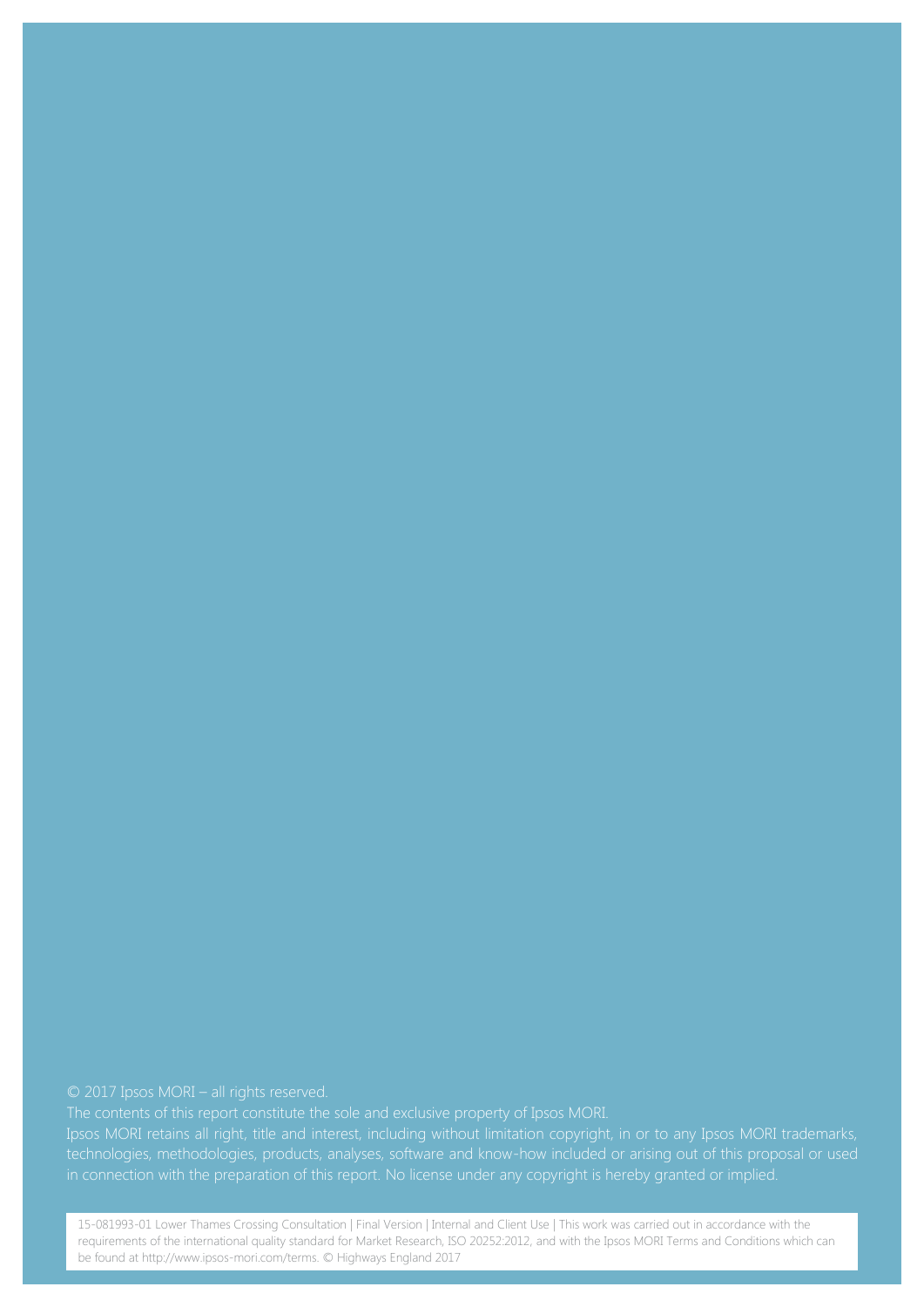## **Contents**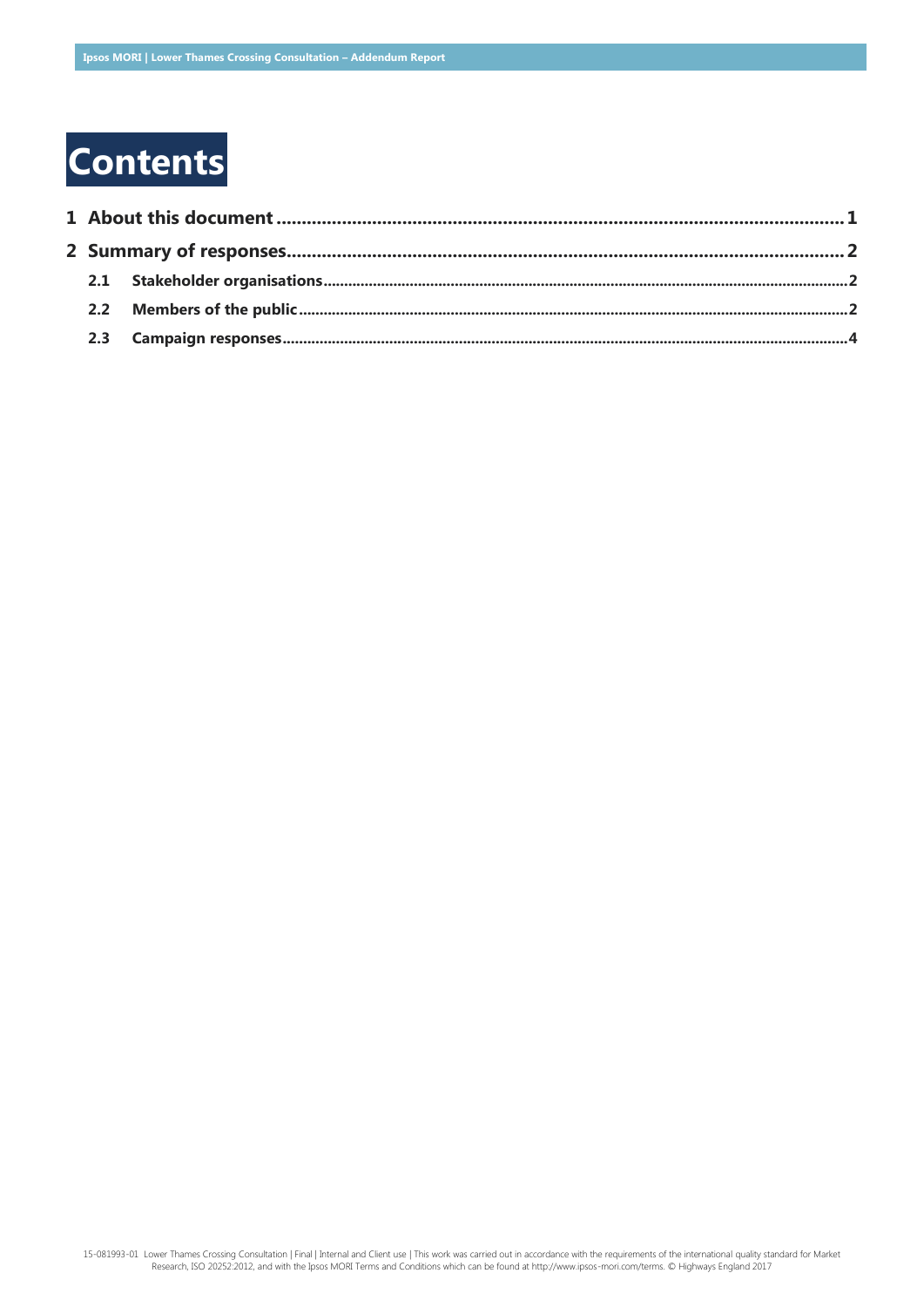### <span id="page-3-0"></span>**1 About this document**

At the launch of the Lower Thames Crossing Consultation 2016, Highways England informed consultees that they could not accept responsibility for responses that were sent to any address other than the official consultation response channels (by post, email, or online). Some responses were completed within the consultation period but were not submitted through official response channels, and so were received after the consultation had closed. These were identified as late transmitted responses.

This addendum report summarises all of these late transmitted responses from the public, organisations and groups. None of the late transmitted responses raised any new issues beyond those already identified in the responses submitted before the close of consultation.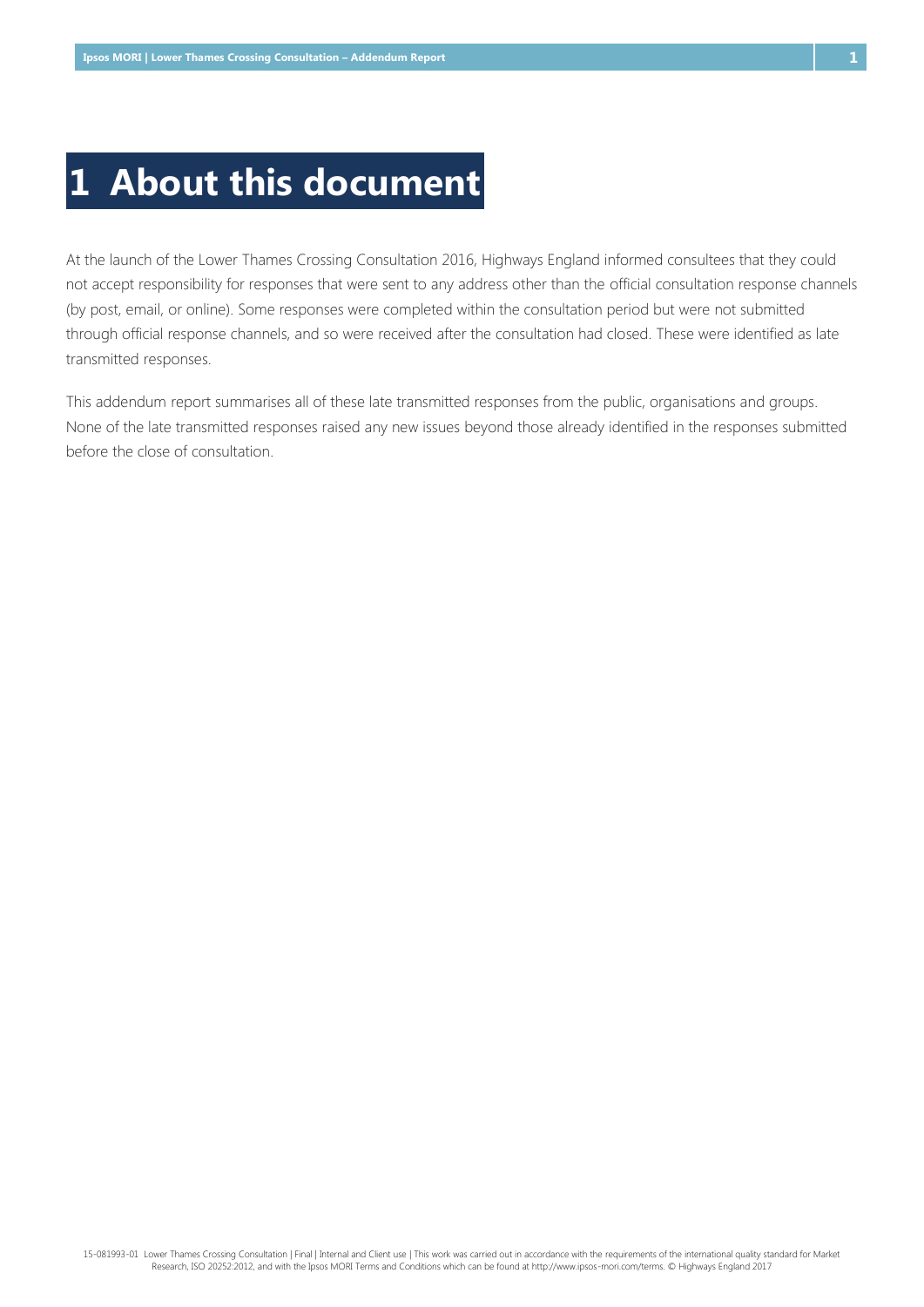### <span id="page-4-0"></span>**2 Summary of responses**

#### <span id="page-4-1"></span>**2.1 Stakeholder organisations**

There were two further responses from stakeholders.

The Rt. Hon. Sir Eric Pickles MP states that he supports the proposed Route 3 north of the River Thames.

Alliance of British Drivers (Kent Branch) indicates that it's preference for the Lower Thames Crossing scheme is for a combination of a crossing at Location C, Route 3 and the Eastern Southern Link. Route 3 is preferred due to its shorter length which it is suggested will result in a lesser environmental impact and due to its inclusion of a new, dedicated junction with the M25. In comparison, Route 4 is considered more complex and less favourable due to the utilisation of Junction 29 of the M25 and combining with the A127.

The Alliance of British Drivers (Kent Branch) believes that Highways England has underestimated the likely impact of the proposed crossing in drawing traffic away from Dartford. In order to meet demand and build in future-proofing it is advocated that the proposals are built with three-lanes in each direction. It is concerned that parts of the existing road network are not of a sufficient standard to accommodate the anticipated additional traffic. Examples include Junction 1 of the M2 and the A228 and A249, which would be used by vehicles moving between the M2 and M20. It is suggested that the proposals for the Lower Thames Crossing should also include measures to improve these parts of the road network.

A number of other suggestions are made by Alliance of British Drivers (Kent Branch). These include tunnelling as much of the route through Essex to lessen the impacts on local people, providing land for a new Operation Stack lorry holding area and revising current speed restrictions at the Dartford Crossing to improve traffic flow. It also states that it opposes any form of road tolling.

#### <span id="page-4-2"></span>**2.2 Members of the public**

#### 2.2.1 Bespoke responses

There were seven further responses from members of public. These were all email or letters which did not follow the response form structure. Of these seven responses, five were additional respondents, while two were from respondents providing additional information following a previous response which was included in the main report, as they were received during the consultation period.

All of these responses are critical of Highways England's proposed option. Comments reflect issues and concerns raised by respondents that have previously been summarised in the 'Lower Thames Crossing Consultation summary report'. These include:

- Comments on the location of a new crossing
	- − That a crossing at Location C would not resolve problems experienced at the Dartford Crossing
	- − The present Dartford Crossing should be improved instead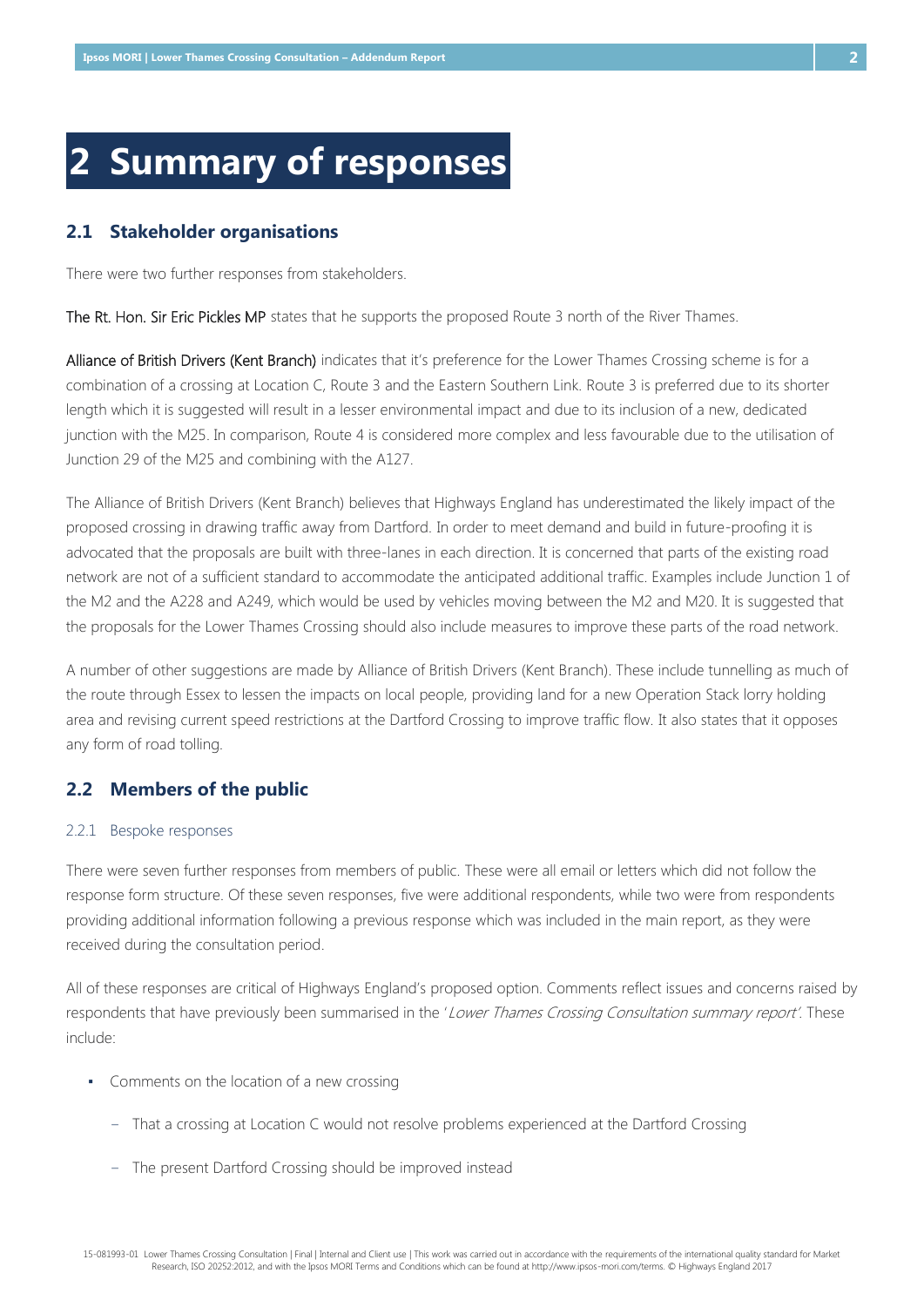- − A new crossing should be built at Location A instead
- − A new crossing should be built at Location D instead
- − A new crossing should look to include other transport modes, such as rail
- Comments on the propose routes north of the River Thames
	- − Impacts on people and community, including the impact on Thurrock particularly
	- − Concerns that the proposals will increase traffic in Thurrock including worsen congestion and congestion on the local road network, especially if an incident occurs on the new crossing
	- − The impact of pollution on air quality, and the negative impact this could have on health
	- − Noise pollution
	- − Negative impacts on farmland, green belt fen land and wildlife habitats
- <span id="page-5-0"></span>▪ Comments on the proposed routes South of the River Thames:
	- − Concerns about the impacts on people and communities, especially Shorne, Chalk and Higham.
	- − Suggestion that a new crossing at Dartford would contain the negative impacts of development in an area already used to them rather than spreading them to new areas and communities
	- − Concerns about the environment, including impacts on ancient woodland, SSSIs and green belt
	- − Noise and air pollution and visual impact
	- − Concern about impact on Shorne Country Park
	- − Suggestion that the A229 connection between M2 and M20 is not sufficient to handle the increase in traffic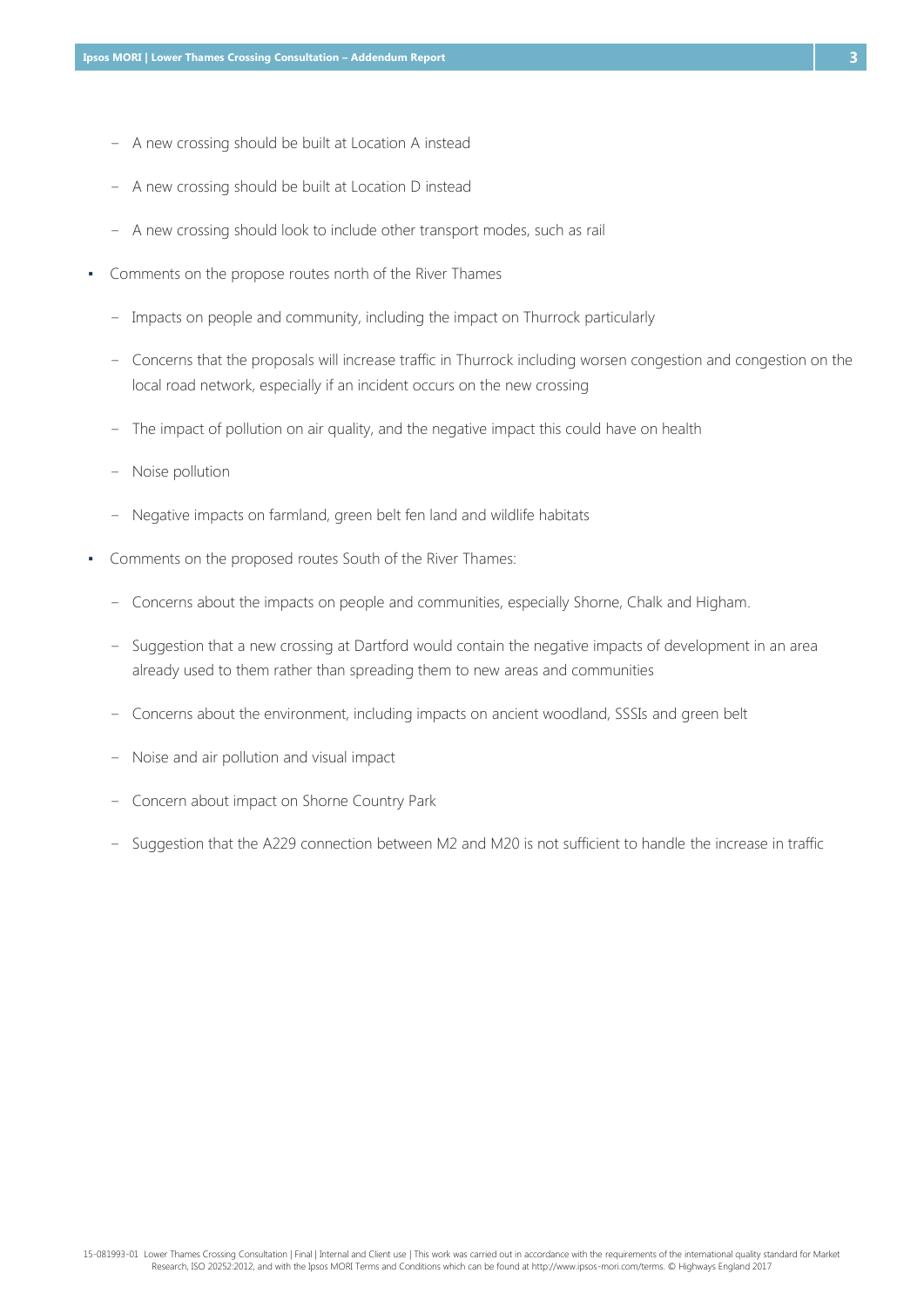#### **2.3 Organised campaign responses**

Five additional campaign responses were received. These were standard versions, without additional comments from the respondent, of Campaign 3 (one copy) and Campaign 13 (four copies). These campaigns are summarised below:

| Campaign 13: Higham object to Option C (520) (4 responses) |                                                                                                                                                                                                                                                                                                                                        |  |  |  |
|------------------------------------------------------------|----------------------------------------------------------------------------------------------------------------------------------------------------------------------------------------------------------------------------------------------------------------------------------------------------------------------------------------|--|--|--|
| Summary:                                                   | This campaign opposes all aspects of the proposals for a crossing at Location C.                                                                                                                                                                                                                                                       |  |  |  |
|                                                            | The proposals for Location C are claimed to be poorly designed, and based on out of date,<br>biased and unsubstantiated data. As well as taking longer to build and being more expensive,<br>it is claimed that they will not resolve the congestion problems at Dartford.                                                             |  |  |  |
|                                                            | Concerns are raised about the impact on the local community, in particular noise, and on the<br>environment, including pollution, the encouragement of green belt development and negative<br>impacts on SSSI, AONB and RAMSAR sites. There are also concerns raised about the potential<br>increase of traffic on nearby rural roads. |  |  |  |
|                                                            | The campaign indicates that it thinks that a better solution would be to construct an additional<br>crossing at Dartford, on the basis that this is the location of the congestion problem, that the<br>area already has the necessary supporting infrastructure and will be quicker and cheaper to<br>build than at Location C.       |  |  |  |

| Campaign 3: Thurrock objection 3 (504) (1 response) |                                                                                                                                                                                                                                                                                                                                                                                                                                                                                                                                                                                                                                                                                                                                                                                                                                                      |  |  |  |
|-----------------------------------------------------|------------------------------------------------------------------------------------------------------------------------------------------------------------------------------------------------------------------------------------------------------------------------------------------------------------------------------------------------------------------------------------------------------------------------------------------------------------------------------------------------------------------------------------------------------------------------------------------------------------------------------------------------------------------------------------------------------------------------------------------------------------------------------------------------------------------------------------------------------|--|--|--|
| Summary:                                            | This campaign opposes any new crossing of the Thames in Thurrock. Grounds for this<br>opposition include the belief that that a new crossing would not benefit congestion at the<br>Dartford Crossing sufficiently to off-set the resulting loss to the environment, community and<br>economy. It is stated that a new crossing would increase pollution in areas that currently have<br>relatively good air quality.<br>Concern is expressed about the loss of green belt land, housing and historic sites in order to<br>make way for the proposed scheme.<br>The stated economic benefits (both local and national) of the proposed scheme are<br>challenged. In particular, that it would fail to support the development of a local port facility.<br>Rather than reduce the volume of traffic on the M25 it is argued that this proposal would |  |  |  |
|                                                     | potentially increase congestion at Junctions 30/31 and 29.                                                                                                                                                                                                                                                                                                                                                                                                                                                                                                                                                                                                                                                                                                                                                                                           |  |  |  |